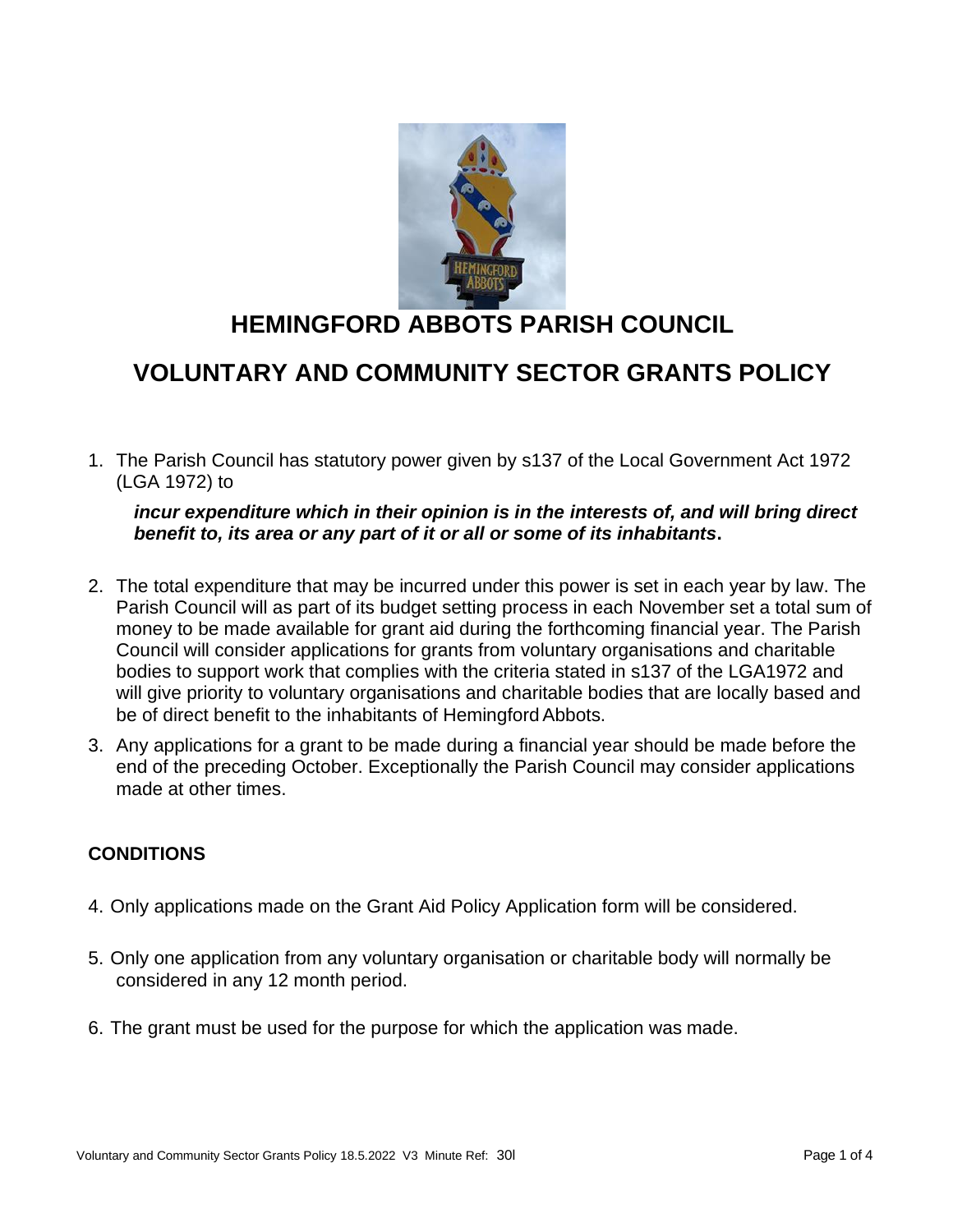- 7. If the voluntary organisation or charitable body is unable to use the grant for the stated purpose, all monies must be returned forthwith to Hemingford Abbots Parish Council.
- 8. All grants must be properly accounted for and evidence of expenditure must be provided when requested. If Hemingford Abbots Parish Council is not satisfied with the evidence provided following such a request, it reserves the right to require a refund of some or all of the grant awarded.

#### **APPLICATION PROCESS**

- 9. Hemingford Abbots Parish Council's Grant Aid process is as follows:
	- The Grant Aid Policy Application form is available from the Parish Clerk.
	- An up to date copy of accounts must be submitted with the application form.
	- Details of how the grant will be used will be required from each applicant.
	- The applications for grant will be considered and the awards made by the Parish Council at its ordinary meeting in November each year.
	- Grants will be paid by Bank Automated Cash Transfer (BACS) one month following approval by HAPC.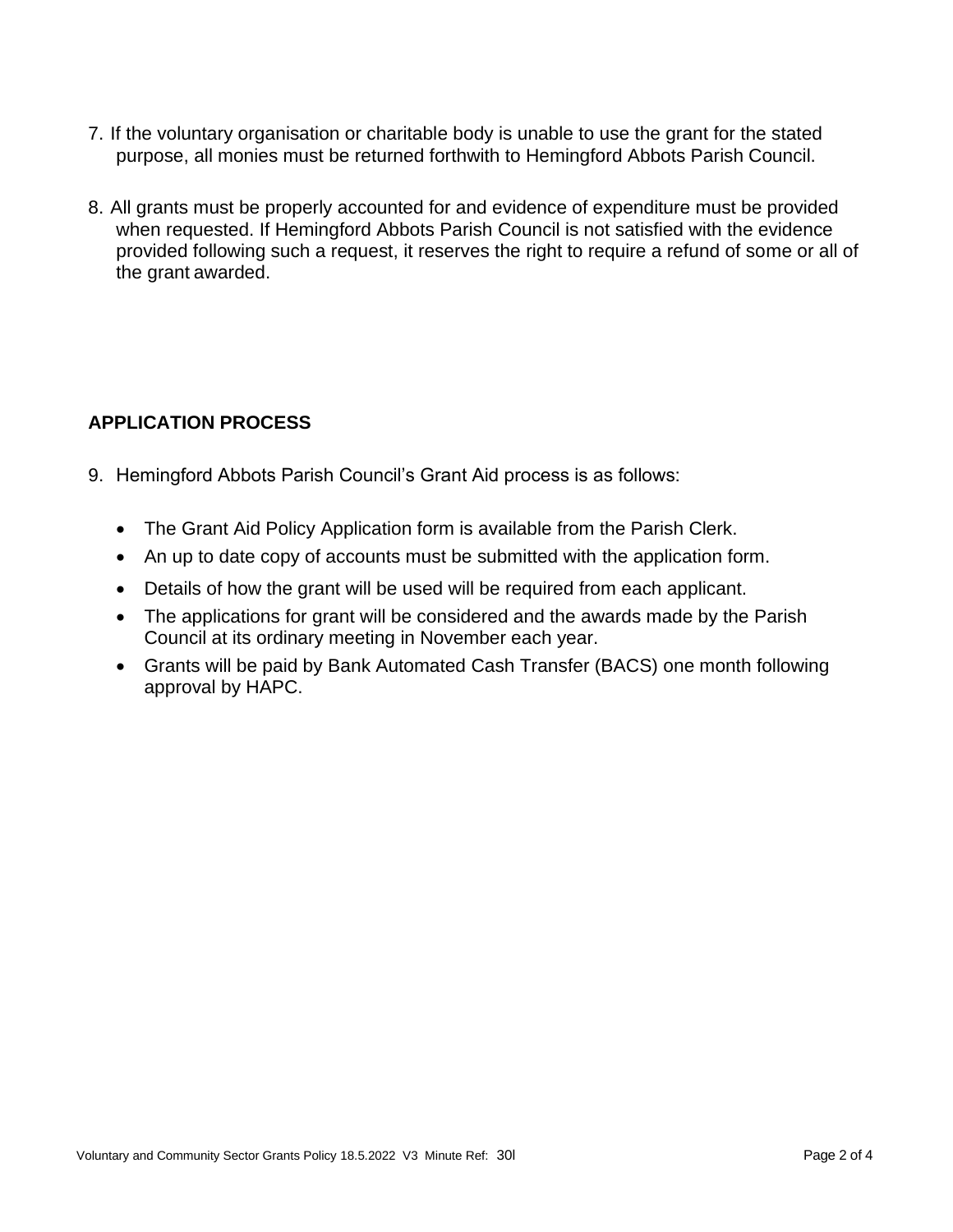## **GRANT AID APPLICATION FORM**

This Grant Aid Application Form will be submitted to the Councillors to assist in their decision making. Any financial figures should be for the last financial year of the group. A summary statement of accounts (e.g. receipts and payments plus the bank balance) should be attached. It is preferable, but not essential, if the accounts have been audited.

Please return completed application form and attachments to the Parish Clerk by email to [parishclerk@hemingford-abbots.org.uk](mailto:parishclerk@hemingford-abbots.org.uk)

| Name of voluntary organisation or<br>charitable body |  |
|------------------------------------------------------|--|
| Contact name                                         |  |
| Position within the organisation/body                |  |
| Contact address                                      |  |
| Contact telephone number(s)                          |  |
| Contact email address                                |  |

| Name of bank account to be credited |  |  |  |  |
|-------------------------------------|--|--|--|--|
| Account number                      |  |  |  |  |
| Sort code                           |  |  |  |  |